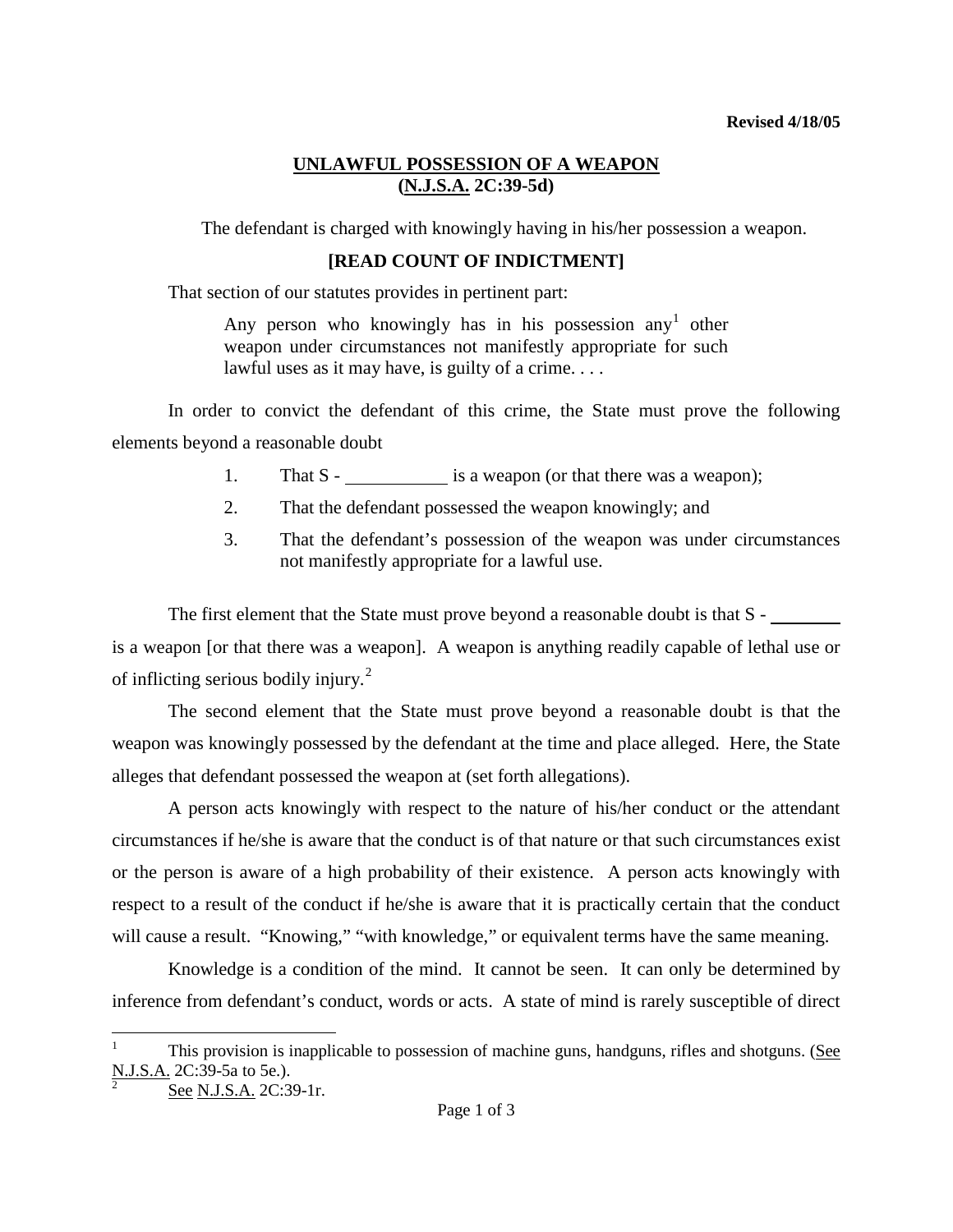## **UNLAWFUL POSSESSION OF A WEAPON (N.J.S.A. 2C:39-5d)**

proof but must ordinarily be inferred from the facts. Therefore, it is not necessary that the State produce witnesses to testify that an accused said that he/she had a certain state of mind when he/she did a particular thing. It is within your power to find that such proof has been furnished beyond a reasonable doubt by inference which may arise from the nature of his/her acts and conduct and from all he/she said and did at the particular time and place and from all surrounding circumstances established by the evidence.

Thus, the person must know or be aware that he/she possesses the item, here a and he/she must know what it is that he/she possesses or controls, in other words, that it is a (describe object possessed). This possession cannot merely be a passing control that is fleeting or uncertain in its nature. In other words, to "possess" within the meaning of the law, the defendant must knowingly procure or receive the item possessed or be aware of his/her control thereof for a sufficient period of time to have been able to relinquish his/her control if he/she chose to do so.

When we speak of possession, we mean a conscious, knowing possession. The law recognizes two kinds of possession: actual possession and constructive possession.

A person is in actual possession of a particular article or thing when he/she knows what it is: that is, he/she has knowledge of its character and knowingly has it on his/her person at a given time. A person who, with knowledge of its character, knowingly has direct physical control over a thing, at a given time, is in actual possession of it.

Constructive possession means possession in which the person does not physically have the property, but he/she is aware of the presence of the property and is able to and has the intention to exercise control over it.

A person who, although not in actual possession, has knowledge of its character, knowingly has both the power and the intention at a given time to exercise control over a thing, either directly or through another person or persons, is then in constructive possession of it.

<span id="page-1-0"></span>Page 2 of 3 The law recognizes that possession may be sole or joint. If one person alone has actual or constructive possession of a thing, possession is sole. If two or more persons share actual or constructive possession of a thing, possession is joint; that is, if they knowingly share control over the article. The third element that the State must prove beyond a reasonable doubt is that